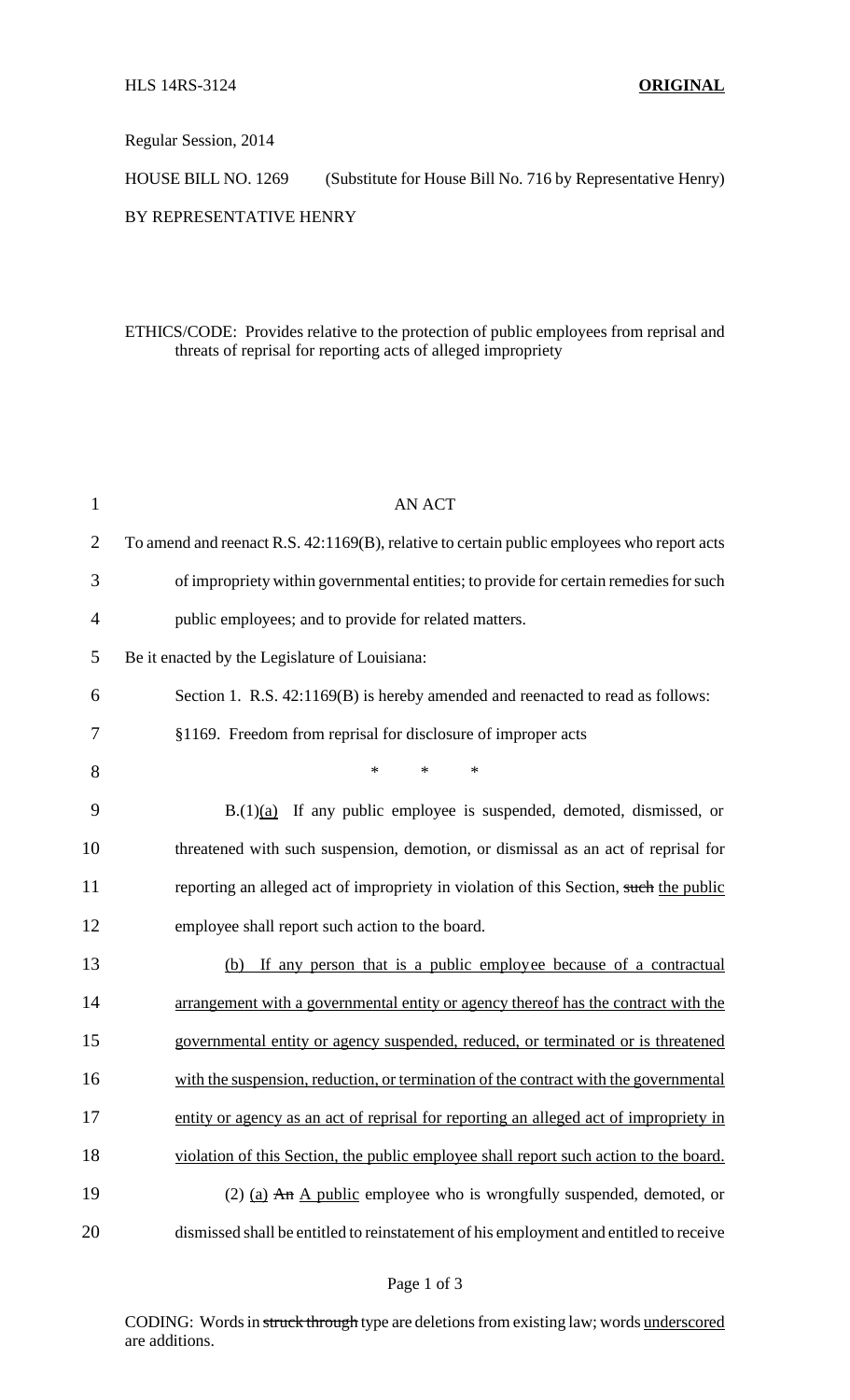| $\mathbf{1}$ | any lost income and benefits for the period of any suspension, demotion, or          |
|--------------|--------------------------------------------------------------------------------------|
| 2            | dismissal.                                                                           |
| 3            | (b) A person that is a public employee because of a contractual arrangement          |
| 4            | with a governmental entity or agency thereof whose contract is wrongfully            |
| 5            | suspended, reduced, or terminated shall be entitled to reinstatement of his contract |
| 6            | and entitled to receive any lost compensation under the terms of the contract.       |
| 7            | $\ast$<br>$\ast$<br>$\ast$                                                           |
|              |                                                                                      |

# DIGEST

The digest printed below was prepared by House Legislative Services. It constitutes no part of the legislative instrument. The keyword, one-liner, abstract, and digest do not constitute part of the law or proof or indicia of legislative intent. [R.S. 1:13(B) and 24:177(E)]

Henry HB No. 1269

**Abstract:** Provides remedies for reporting acts of alleged impropriety for a person that is a public employee because of a contractual arrangement with a governmental entity or agency whose contract is wrongfully suspended, reduced, or terminated as an act of reprisal for such reporting.

Present law provides that a public employee who reports acts of alleged impropriety related to the scope or duties of public employment or public office within a governmental entity to a person or entity of competent authority or jurisdiction shall be free from discipline or reprisal or threats of discipline or reprisal by the public employer. Present law prohibits an employee who has the authority to hire, fire, or discipline, a supervisor, an agency head, or an elected official from subjecting or threatening to subject a public employee to reprisal because of the employee's efforts to disclose acts of alleged impropriety. Present law requires that a public employee report to the Board of Ethics any suspension, demotion, or dismissal or threats of such actions which is a reprisal for disclosing information regarding acts of impropriety.

Proposed law further requires a person that is a public employee because of a contractual arrangement with a governmental entity or agency thereof whose contract with the governmental entity or agency is suspended, reduced, or terminated or who is threatened with the suspension, reduction, or termination of the contract with the governmental entity or agency as an act of reprisal for reporting an alleged act of impropriety in violation of present law, to report such action to the board.

Present law provides that a public employee who is wrongfully suspended, demoted, or dismissed shall be entitled to reinstatement of his employment and entitled to receive any lost income and benefits for the period of any suspension, demotion, or dismissal.

Proposed law adds that a person that is a public employee because of a contractual arrangement with a governmental entity or agency thereof whose contract is wrongfully suspended, reduced, or terminated shall be entitled to reinstatement of his contract and entitled to receive any lost compensation under the terms of the contract.

Present law provides that violations of present law are punishable by a fine of up to \$10,000. Also provides that an elected official may be censured and that a public employee may be removed, suspended, demoted, or have his pay reduced. Present law provides for the board

### Page 2 of 3